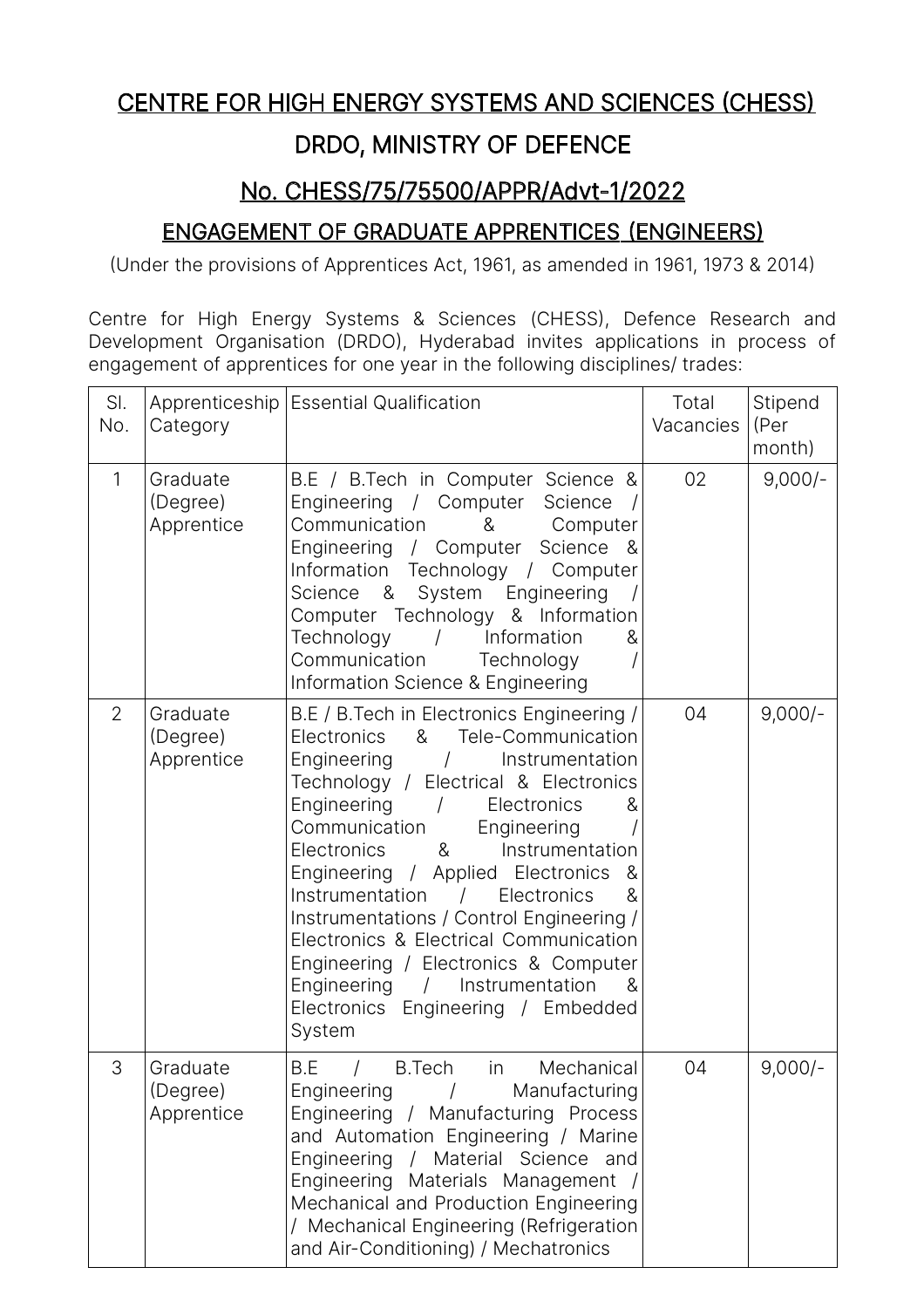| 4 | <b>Technician</b><br>(Diploma)<br>Apprentices | Diploma in Computer<br>Science<br>Information<br>Technology<br>Communication                                                                                                | 05 | $8,000/-$ |
|---|-----------------------------------------------|-----------------------------------------------------------------------------------------------------------------------------------------------------------------------------|----|-----------|
| 5 | Technician<br>(Diploma)<br>Apprentices        | Diploma in Electronics<br>Tele-<br>Communication / Instrumentation<br>Electrical & Electronics Engineering<br>Communication<br>Electronics<br>8 <sub>1</sub><br>Engineering | 05 | $8,000/-$ |
| 6 | Technician<br>(Diploma)<br>Apprentices        | Diploma in<br>Mechanical<br>Manufacturing / Production Engineering                                                                                                          | 05 | 8,000     |

#### Application Procedure:

- 1 Before applying, the candidates should ensure that he/she fullfills the eligibility criteria and other norms mentioned in the advertisement.
- 2 B.E / B.Tech & Diploma holders must have registered their names at *http://mhrdnats.gov.in* non-registered candidates are likely to be rejected.
- 3 Applications are to be submitted online through the website link: http://rac.gov.in or http://drdo.gov.in. Candidates are requested to fill up correct details against all the fields along with uploading of scanned copies of all the mandatory documents.
- 4 Candidates are required to bring a signed printout of the application along with the originals of the documents submitted online at the time of joining at CHESS, Hyderabad.
- 5 Reservation for SC/ST/OBC/PWD/EWS categories will be applicable as per provision of Apprentice Act 1961, Apprentice Rules, 1992 and Apprenticeship (Amendment) Rules, 2015.
- 6 Last date for the receipt of application: 21 days from the date of advertisement in Employment News. Online Applications after the last date would not be accepted. Incomplete or partially filled application forms would not be accepted.

#### Terms & Conditions for selection of Apprentices: -

- 1 Selection will be made on the basis of Percentage of mark secured by candidates at essential qualification level OR Personal Interview through Video Conferencing (Virtual) mode for shortlisted candidates only.
- 2 Only fresh pass-out candidates (passing their respective courses in 2019, 2020 & 2021) can apply. Candidates who have passed the qualifying examination earlier than 2019 are not eligible.
- 3 Candidates with post-graduate qualifications are not eligible to apply.